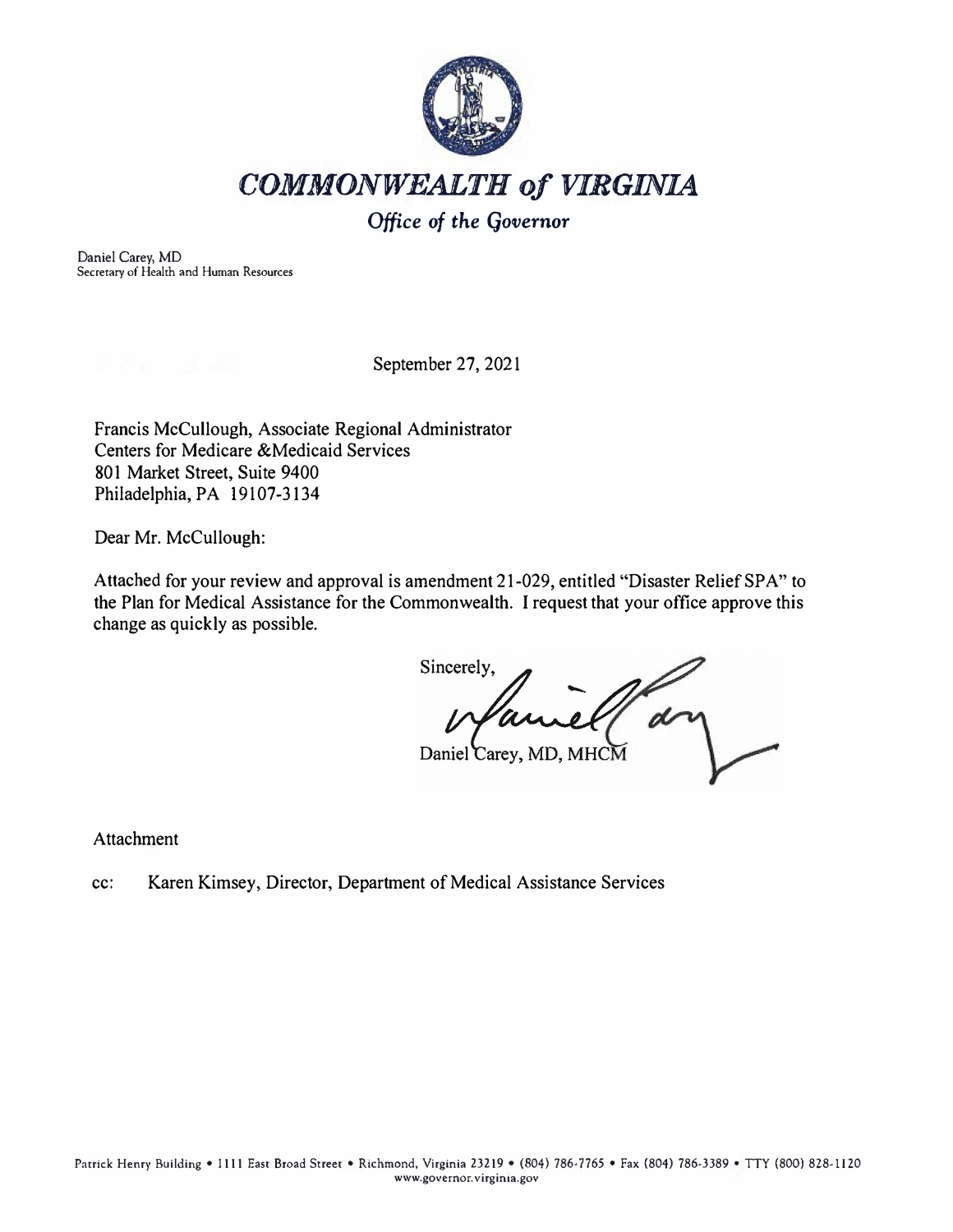# **Section 7 – General Provisions 7.4. Medicaid Disaster Relief for the COVID-19 National Emergency**

On March 13, 2020, the President of the United States issued a proclamation that the COVID-19 outbreak in the United States constitutes a national emergency by the authorities vested in him by the Constitution and the laws of the United States, including sections 201 and 301 of the National Emergencies Act (50 U.S.C. 1601 et seq.), and consistent with section 1135 of the Social Security Act (Act). On March 13, 2020, pursuant to section 1135(b) of the Act, the Secretary of the United States Department of Health and Human Services invoked his authority to waive or modify certain requirements of titles XVIII, XIX, and XXI of the Act as a result of the consequences COVID-19 pandemic, to the extent necessary, as determined by the Centers for Medicare & Medicaid Services (CMS), to ensure that sufficient health care items and services are available to meet the needs of individuals enrolled in the respective programs and to ensure that health care providers that furnish such items and services in good faith, but are unable to comply with one or more of such requirements as a result of the COVID-19 pandemic, may be reimbursed for such items and services and exempted from sanctions for such noncompliance, absent any determination of fraud or abuse. This authority took effect as of 6PM Eastern Standard Time on March 15, 2020, with a retroactive effective date of March 1, 2020. The emergency period will terminate, and waivers will no longer be available, upon termination of the public health emergency, including any extensions.

The State Medicaid agency (agency) seeks to implement the policies and procedures described below, which are different than the policies and procedures otherwise applied under the Medicaid state plan, during the period of the Presidential and Secretarial emergency declarations related to the COVID-19 outbreak (or any renewals thereof), or for any shorter period described below:

*Describe shorter period here.* The Item in E(2)(b)(ii) below is funded for July 1, 2021 through December 31, 2021.

NOTE: States may not elect a period longer than the Presidential or Secretarial emergency declaration (or any renewal thereof). States may not propose changes on this template that restrict or limit payment, services, or eligibility, or otherwise burden beneficiaries and providers.

## **Request for Waivers under Section 1135**

 $X$  The agency seeks the following under section 1135(b)(1)(C) and/or section 1135(b)(5) of the Act:

- a. \_\_\_\_\_ SPA submission requirements the agency requests modification of the requirement to submit the SPA by March 31, 2020, to obtain a SPA effective date during the first calendar quarter of 2020, pursuant to 42 CFR 430.20.
- b. **EXECT:** Public notice requirements the agency requests waiver of public notice requirements that would otherwise be applicable to this SPA submission. These requirements may include those specified in 42 CFR 440.386 (Alternative Benefit Plans), 42 CFR 447.57(c) (premiums and cost sharing), and 42 CFR 447.205 (public notice of changes in statewide methods and standards for setting payment rates).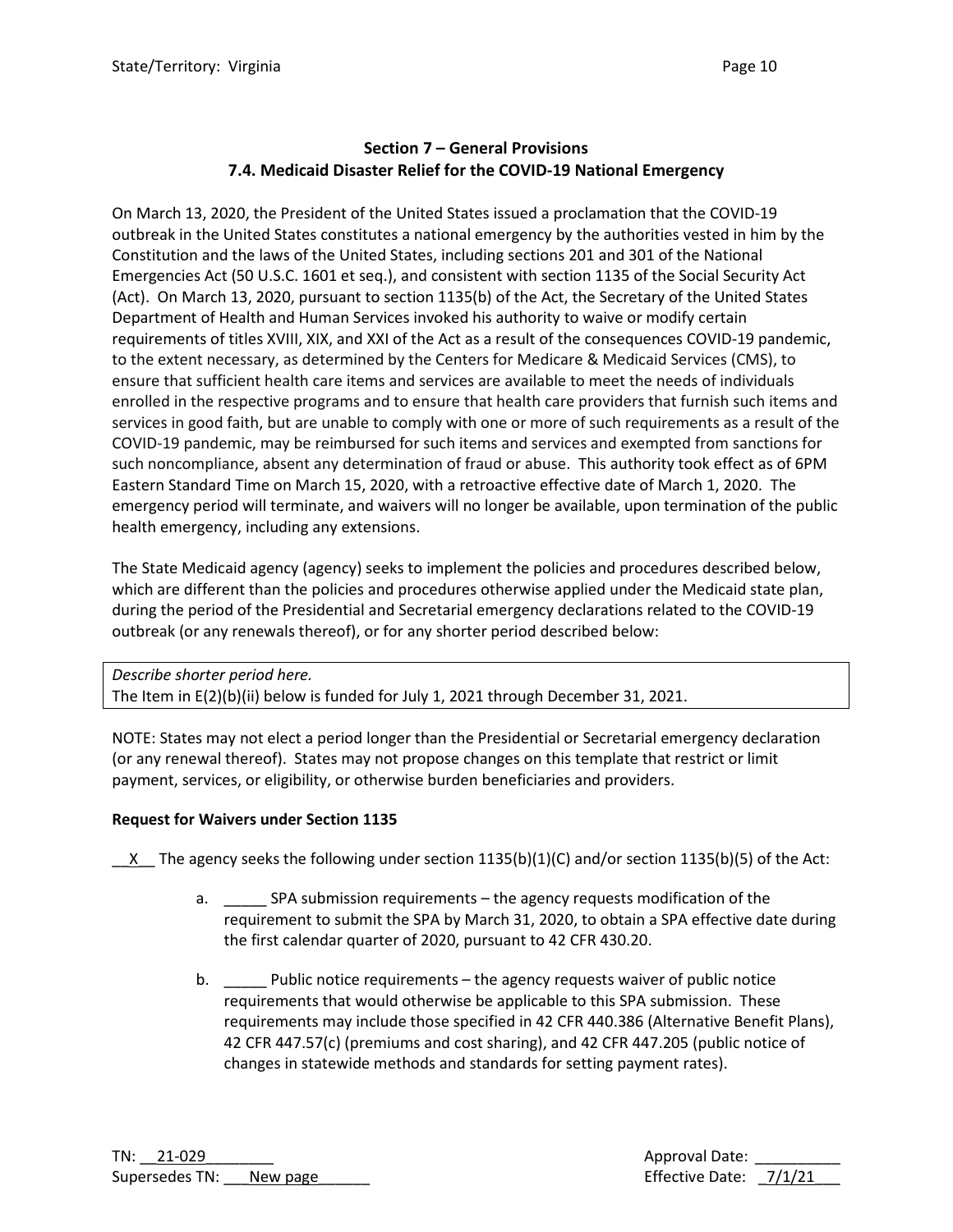c. X Tribal consultation requirements – the agency requests modification of tribal consultation timelines specified in the Virginia Medicaid state plan, as described below:

*Please describe the modifications to the timeline. Use of a 7-day tribal notification period for SPA 21-029 rather than a 30-day tribal notification period.*

## **Section A – Eligibility**

1. \_\_\_\_\_ The agency furnishes medical assistance to the following optional groups of individuals described in section 1902(a)(10)(A)(ii) or 1902(a)(10)(c) of the Act. This may include the new optional group described at section 1902(a)(10)(A)(ii)(XXIII) and 1902(ss) of the Act providing coverage for uninsured individuals.

*Include name of the optional eligibility group and applicable income and resource standard.*

- 2. **The agency furnishes medical assistance to the following populations of individuals** described in section 1902(a)(10)(A)(ii)(XX) of the Act and 42 CFR 435.218:
	- a. \_\_\_\_\_ All individuals who are described in section 1905(a)(10)(A)(ii)(XX)

Income standard: \_\_\_\_\_\_\_\_\_\_\_\_\_

-or-

b. \_\_\_\_ Individuals described in the following categorical populations in section 1905(a) of the Act:

Income standard: \_\_\_\_\_\_\_\_\_\_\_\_\_

3. \_\_\_\_\_ The agency applies less restrictive financial methodologies to individuals excepted from financial methodologies based on modified adjusted gross income (MAGI) as follows.

Less restrictive income methodologies: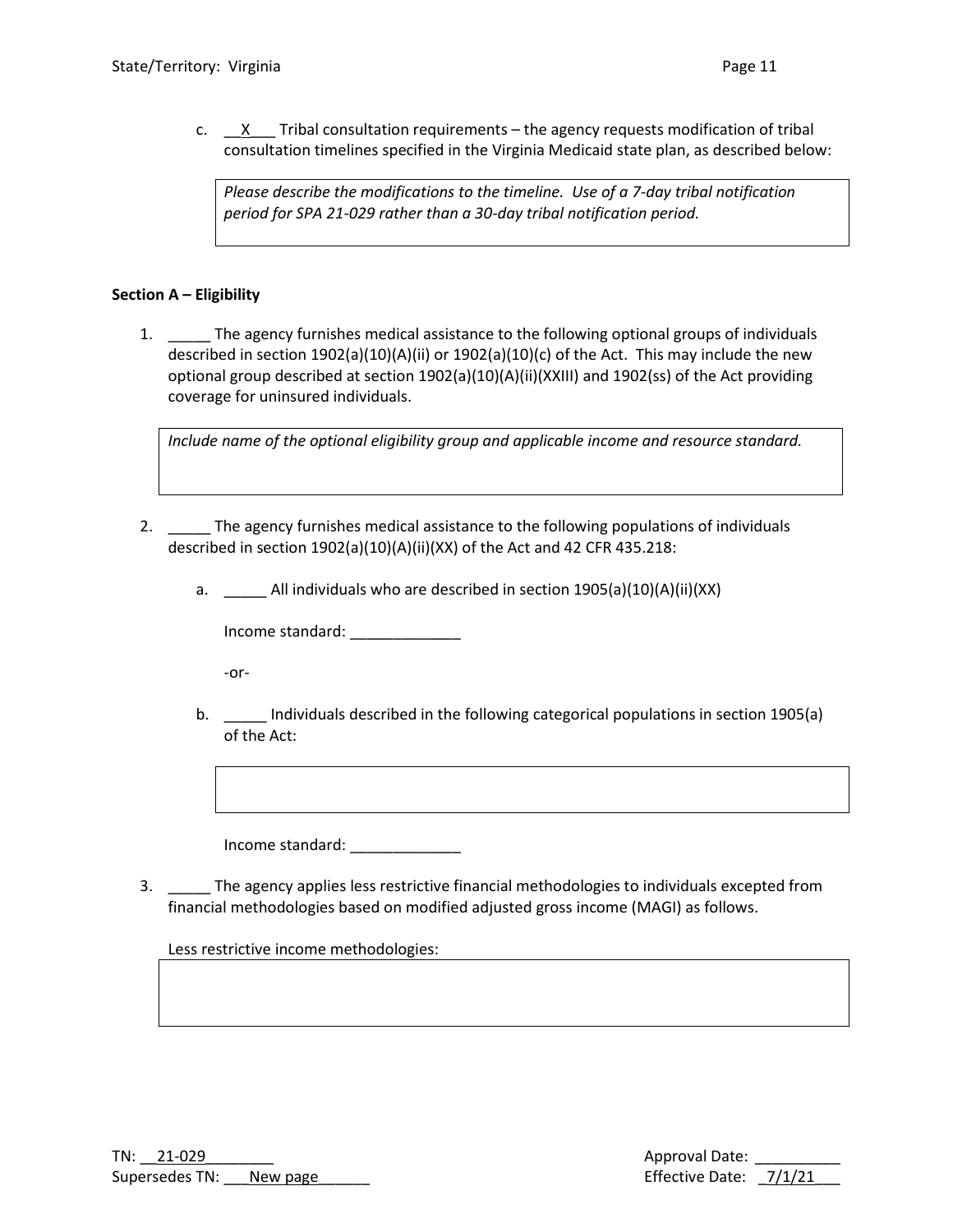Less restrictive resource methodologies:

- 4. \_\_\_\_\_ The agency considers individuals who are evacuated from the state, who leave the state for medical reasons related to the disaster or public health emergency, or who are otherwise absent from the state due to the disaster or public health emergency and who intend to return to the state, to continue to be residents of the state under 42 CFR 435.403(j)(3).
- 5. \_\_\_\_\_ The agency provides Medicaid coverage to the following individuals living in the state, who are non-residents:
- 6. \_\_\_\_\_ The agency provides for an extension of the reasonable opportunity period for noncitizens declaring to be in a satisfactory immigration status, if the non-citizen is making a good faith effort to resolve any inconsistences or obtain any necessary documentation, or the agency is unable to complete the verification process within the 90-day reasonable opportunity period due to the disaster or public health emergency.

### **Section B – Enrollment**

1. The agency elects to allow hospitals to make presumptive eligibility determinations for the following additional state plan populations, or for populations in an approved section 1115 demonstration, in accordance with section 1902(a)(47)(B) of the Act and 42 CFR 435.1110, provided that the agency has determined that the hospital is capable of making such determinations.

*Please describe the applicable eligibility groups/populations and any changes to reasonable limitations, performance standards or other factors.*

2. The agency designates itself as a qualified entity for purposes of making presumptive eligibility determinations described below in accordance with sections 1920, 1920A, 1920B, and 1920C of the Act and 42 CFR Part 435 Subpart L.

*Please describe any limitations related to the populations included or the number of allowable PE periods.*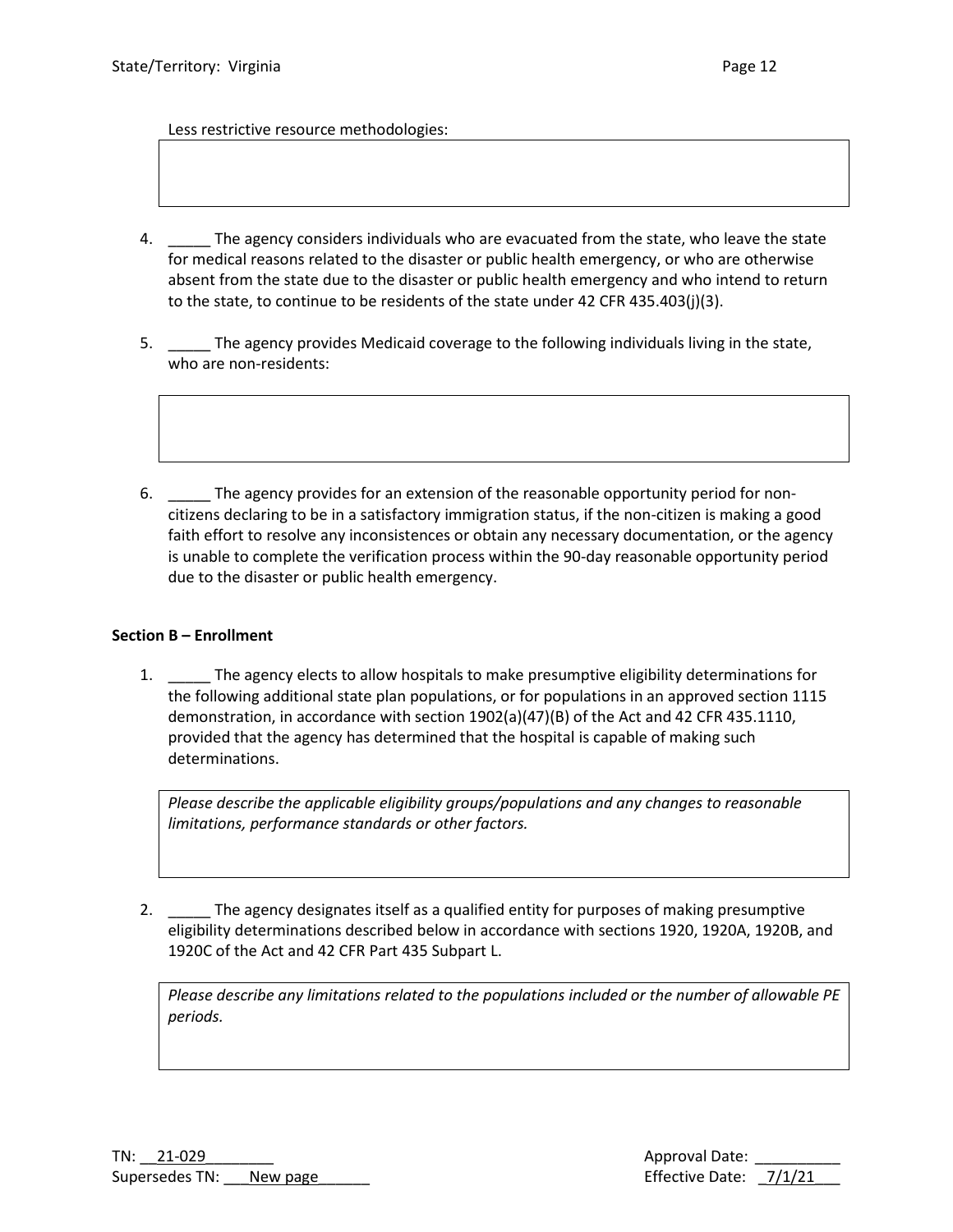3. \_\_\_\_\_ The agency designates the following entities as qualified entities for purposes of making presumptive eligibility determinations or adds additional populations as described below in accordance with sections 1920, 1920A, 1920B, and 1920C of the Act and 42 CFR Part 435 Subpart L. Indicate if any designated entities are permitted to make presumptive eligibility determinations only for specified populations.

*Please describe the designated entities or additional populations and any limitations related to the specified populations or number of allowable PE periods.*

- 4. The agency adopts a total of \_\_\_\_\_ months (not to exceed 12 months) continuous eligibility for children under age enter age  $\qquad \qquad$  (not to exceed age 19) regardless of changes in circumstances in accordance with section 1902(e)(12) of the Act and 42 CFR 435.926.
- 5. \_\_\_\_\_ The agency conducts redeterminations of eligibility for individuals excepted from MAGIbased financial methodologies under 42 CFR 435.603(j) once every \_\_\_\_\_ months (not to exceed 12 months) in accordance with 42 CFR 435.916(b).
- 6. \_\_\_\_\_ The agency uses the following simplified application(s) to support enrollment in affected areas or for affected individuals (a copy of the simplified application(s) has been submitted to CMS).
	- a. The agency uses a simplified paper application.
	- b. The agency uses a simplified online application.
	- c. \_\_\_\_\_ The simplified paper or online application is made available for use in call-centers or other telephone applications in affected areas.

## **Section C – Premiums and Cost Sharing**

1. \_\_\_\_\_ The agency suspends deductibles, copayments, coinsurance, and other cost sharing charges as follows:

*Please describe whether the state suspends all cost sharing or suspends only specified deductibles, copayments, coinsurance, or other cost sharing charges for specified items and services or for specified eligibility groups consistent with 42 CFR 447.52(d) or for specified income levels consistent with 42 CFR 447.52(g).*

- 2. \_\_\_\_\_ The agency suspends enrollment fees, premiums and similar charges for:
	- a. \_\_\_\_\_ All beneficiaries
	- b. \_\_\_\_\_ The following eligibility groups or categorical populations: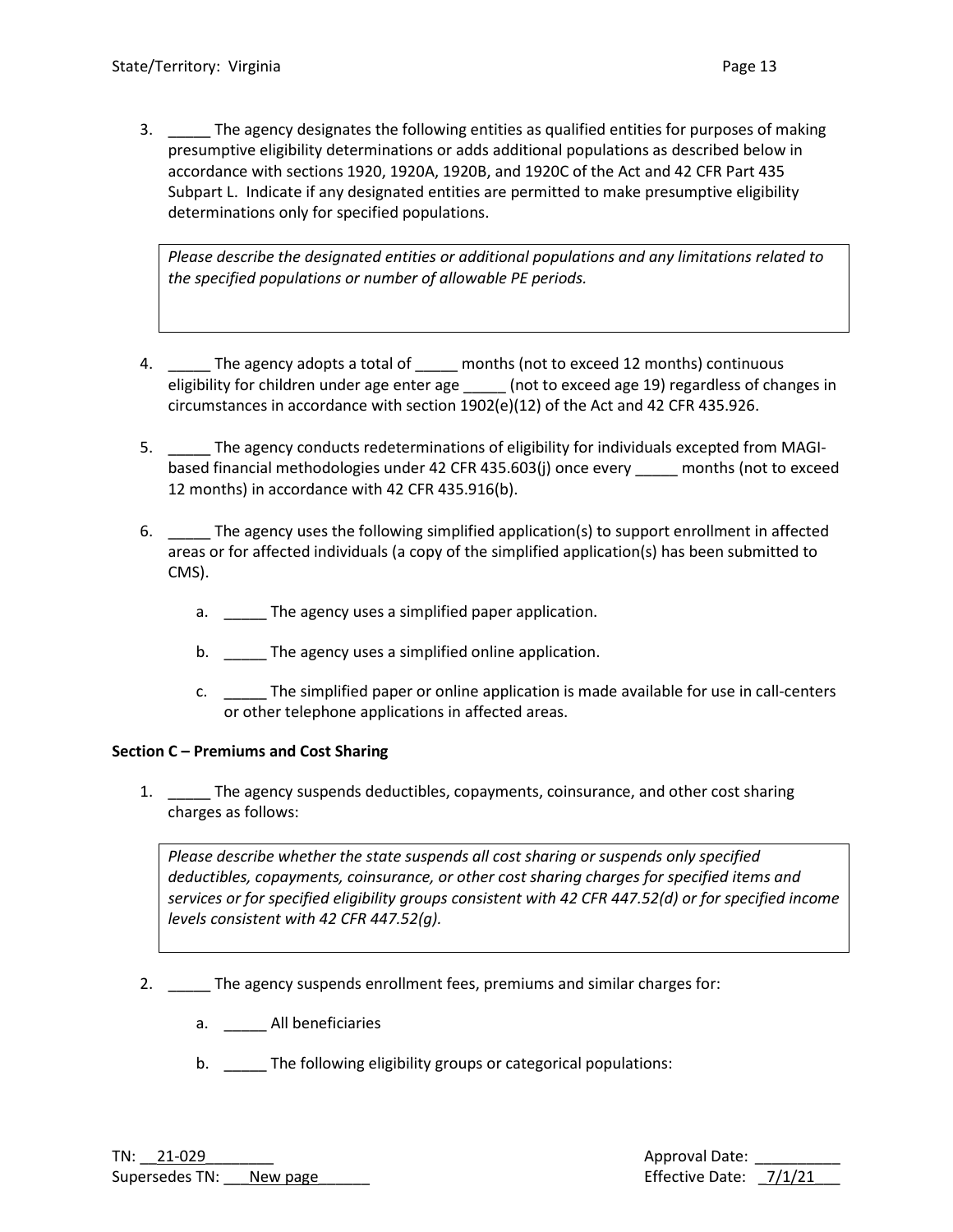*Please list the applicable eligibility groups or populations.*

3. \_\_\_\_\_ The agency allows waiver of payment of the enrollment fee, premiums and similar charges for undue hardship.

*Please specify the standard(s) and/or criteria that the state will use to determine undue hardship.* 

## **Section D – Benefits**

*Benefits:*

- 1. The agency adds the following optional benefits in its state plan (include service descriptions, provider qualifications, and limitations on amount, duration or scope of the benefit):
- 2. \_\_\_\_\_ The agency makes the following adjustments to benefits currently covered in the state plan:
- 3. \_\_\_\_\_ The agency assures that newly added benefits or adjustments to benefits comply with all applicable statutory requirements, including the statewideness requirements found at 1902(a)(1), comparability requirements found at 1902(a)(10)(B), and free choice of provider requirements found at 1902(a)(23).
- 4. \_\_\_\_\_ Application to Alternative Benefit Plans (ABP). The state adheres to all ABP provisions in 42 CFR Part 440, Subpart C. This section only applies to states that have an approved ABP(s).
	- a. \_\_\_\_\_ The agency assures that these newly added and/or adjusted benefits will be made available to individuals receiving services under ABPs.
	- b. \_\_\_\_\_ Individuals receiving services under ABPs will not receive these newly added and/or adjusted benefits, or will only receive the following subset:

*Please describe.*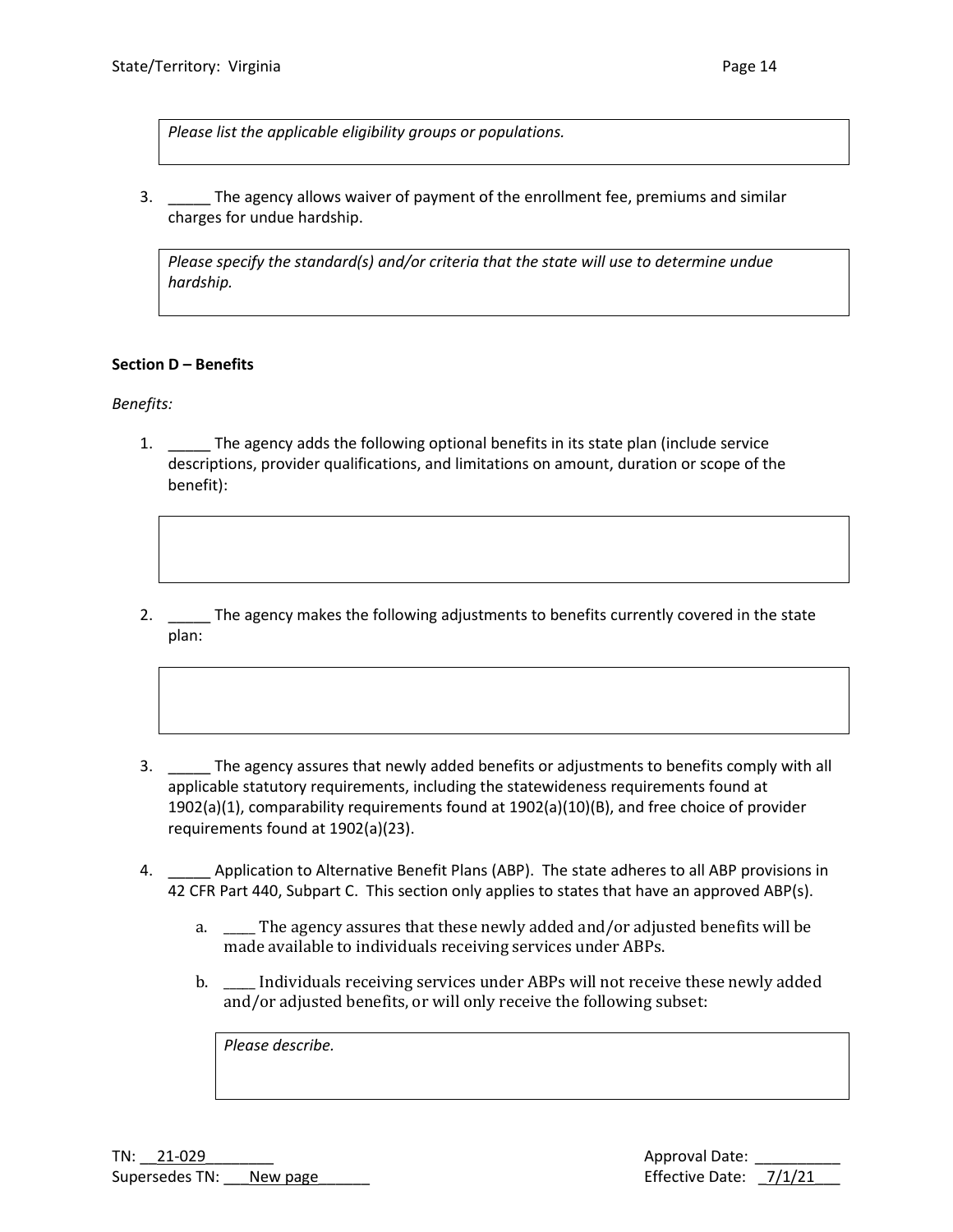*Telehealth:*

5. The agency utilizes telehealth in the following manner, which may be different than outlined in the state's approved state plan:

*Please describe.*

*Drug Benefit:*

6. \_\_\_\_\_ The agency makes the following adjustments to the day supply or quantity limit for covered outpatient drugs. The agency should only make this modification if its current state plan pages have limits on the amount of medication dispensed.

*Please describe the change in days or quantities that are allowed for the emergency period and for which drugs.* 

- 7. \_\_\_\_\_ Prior authorization for medications is expanded by automatic renewal without clinical review, or time/quantity extensions.
- 8. \_\_\_\_\_ The agency makes the following payment adjustment to the professional dispensing fee when additional costs are incurred by the providers for delivery. States will need to supply documentation to justify the additional fees.

*Please describe the manner in which professional dispensing fees are adjusted.*

9. \_\_\_\_\_ The agency makes exceptions to their published Preferred Drug List if drug shortages occur. This would include options for covering a brand name drug product that is a multi-source drug if a generic drug option is not available.

### **Section E – Payments**

*Optional benefits described in Section D:*

- 1. Newly added benefits described in Section D are paid using the following methodology:
	- a. \_\_\_\_\_ Published fee schedules –

Effective date (enter date of change): \_\_\_\_\_\_\_\_\_\_\_\_\_\_

Location (list published location): Location

TN: \_\_21-029\_\_\_\_\_\_\_\_ Approval Date: \_\_\_\_\_\_\_\_\_\_ Supersedes TN: \_\_\_New page\_\_\_\_\_\_ Effective Date: \_7/1/21\_\_\_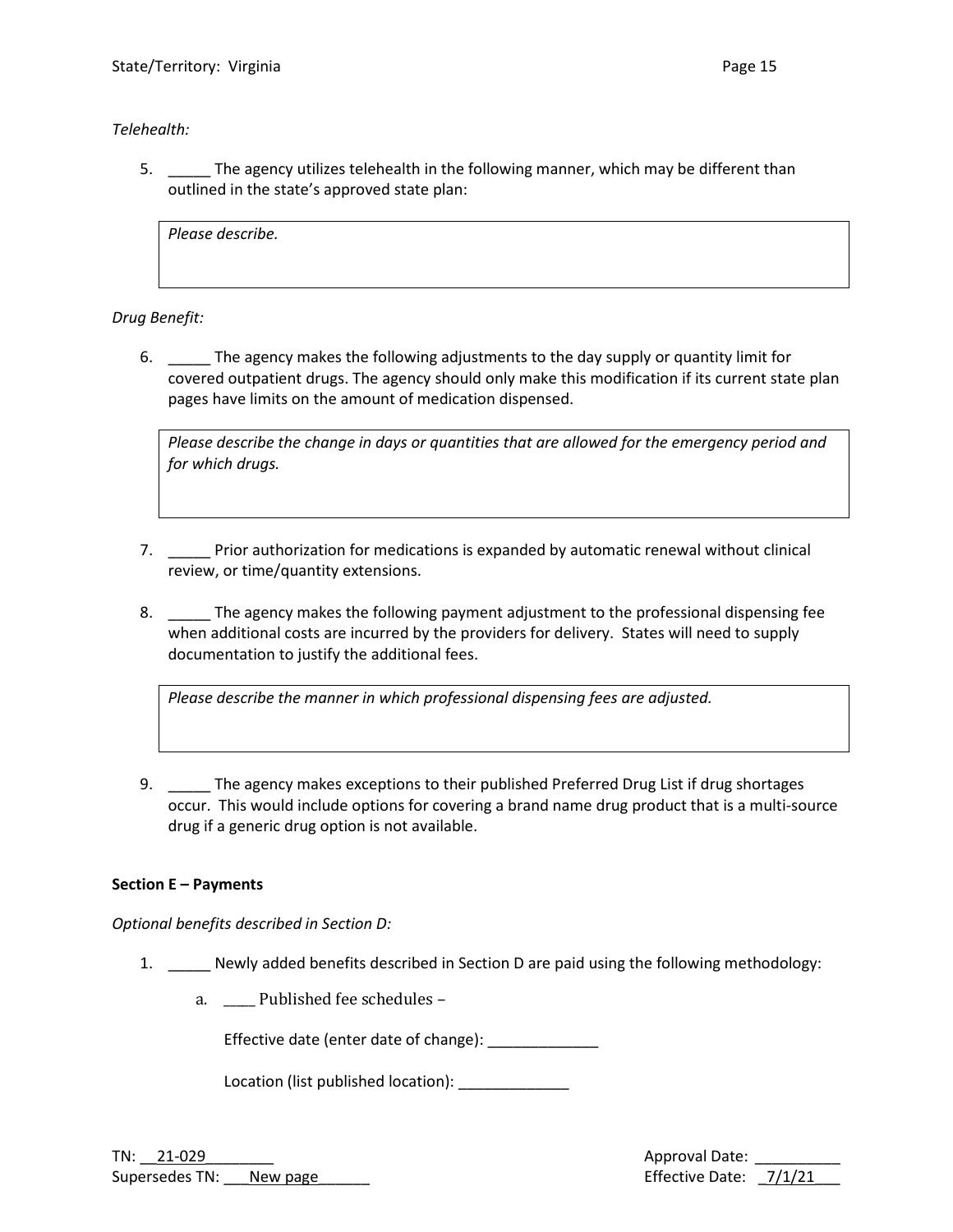b. \_\_\_\_\_ Other:

*Describe methodology here.*

*Increases to state plan payment methodologies:*

2. X The agency increases payment rates for the following services:

*Please list all that apply.*

1. A one-time \$1,000 payment to Agency Directed personal care providers and Consumer Directed Attendants who provided personal care, attendant care, respite care, or companion care services to members who receive services via EPSDT during the first quarter of state fiscal year 2022.

2. A temporary 12.5% rate increase for agency and consumer directed personal care, respite, and companion services provided via EPSDT from July 1, 2021 through December 31, 2021. 3. A temporary 12.5% rate increase for behavioral health, early intervention, private duty nursing (under EPSDT), addiction and recovery treatment services (ARTS), targeted case management, and home health from July 1, 2021 through June 30, 2022.

a. \_\_\_\_\_ Payment increases are targeted based on the following criteria:

*Please describe criteria.*

- b. Payments are increased through:
	- i. X A supplemental payment or add-on within applicable upper payment limits:

*Please describe.*

A one-time \$1,000 payment to Agency Directed personal care providers and Consumer Directed Attendants who provided personal care, attendant care, respite care, or companion care services to members who receive services via EPSDT during the first quarter of state fiscal year 2022.

ii.  $\underline{X}$  An increase to rates as described below.

Rates are increased:

 $\underline{\phantom{a}}$   $\underline{\phantom{a}}$  Uniformly by the following percentage:  $\underline{\phantom{a}}$  12.5%

Through a modification to published fee schedules –

TN: 21-029 Approval Date: Supersedes TN: \_\_\_New page\_\_\_\_\_\_ Effective Date: \_7/1/21\_\_\_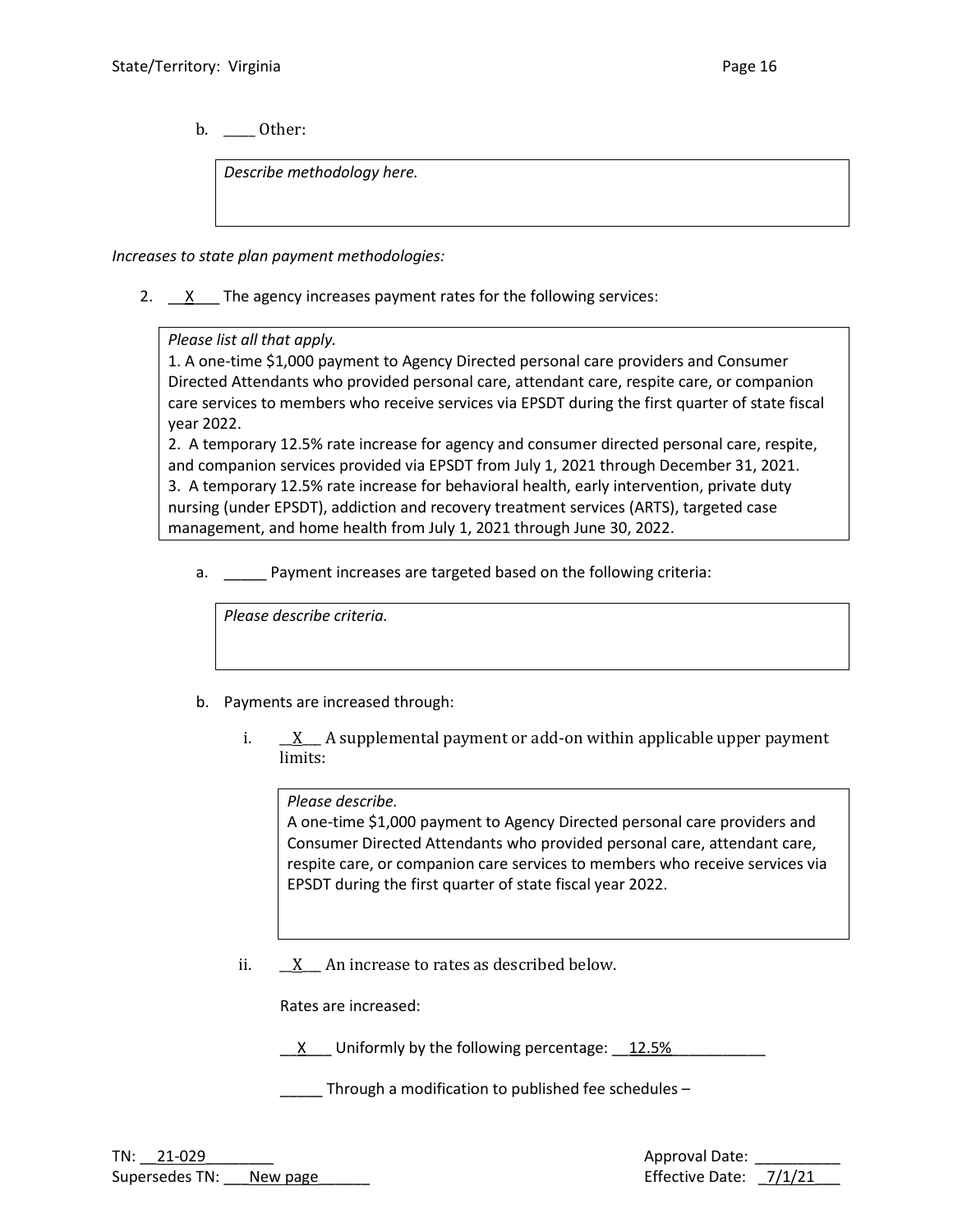| Effective date (enter date of change):               |                                                                                                                                                                                                                                                                                                                                                                                                                                                                                 |  |
|------------------------------------------------------|---------------------------------------------------------------------------------------------------------------------------------------------------------------------------------------------------------------------------------------------------------------------------------------------------------------------------------------------------------------------------------------------------------------------------------------------------------------------------------|--|
|                                                      | Location (list published location):                                                                                                                                                                                                                                                                                                                                                                                                                                             |  |
| Up to the Medicare payments for equivalent services. |                                                                                                                                                                                                                                                                                                                                                                                                                                                                                 |  |
| By the following factors:                            |                                                                                                                                                                                                                                                                                                                                                                                                                                                                                 |  |
|                                                      | Please describe.<br>1. A temporary 12.5% rate increase for agency and consumer directed<br>personal care, respite, and companion services provided via EPSDT<br>from July 1, 2021 through December 31, 2021.<br>2. A temporary 12.5% rate increase for behavioral health, early<br>intervention, private duty nursing (under EPSDT), addiction and<br>recovery treatment services (ARTS), targeted case management, and<br>home health from July 1, 2021 through June 30, 2022. |  |

*Payment for services delivered via telehealth:*

- 3. \_\_\_\_\_ For the duration of the emergency, the state authorizes payments for telehealth services that:
	- a. \_\_\_\_\_ Are not otherwise paid under the Medicaid state plan;
	- b. \_\_\_\_\_ Differ from payments for the same services when provided face to face;
	- c. \_\_\_\_\_ Differ from current state plan provisions governing reimbursement for telehealth;

*Describe telehealth payment variation.*

- d. \_\_\_\_\_ Include payment for ancillary costs associated with the delivery of covered services via telehealth, (if applicable), as follows:
	- i. \_\_\_\_\_ Ancillary cost associated with the originating site for telehealth is incorporated into fee-for-service rates.
	- ii. \_\_\_\_\_\_ Ancillary cost associated with the originating site for telehealth is separately reimbursed as an administrative cost by the state when a Medicaid service is delivered.

*Other:*

4. \_\_\_\_\_\_ Other payment changes:

TN: \_\_21-029\_\_\_\_\_\_\_\_ Approval Date: \_\_\_\_\_\_\_\_\_\_ Supersedes TN: New page No. 2014 10: New page New York 10: 2016 12: 2016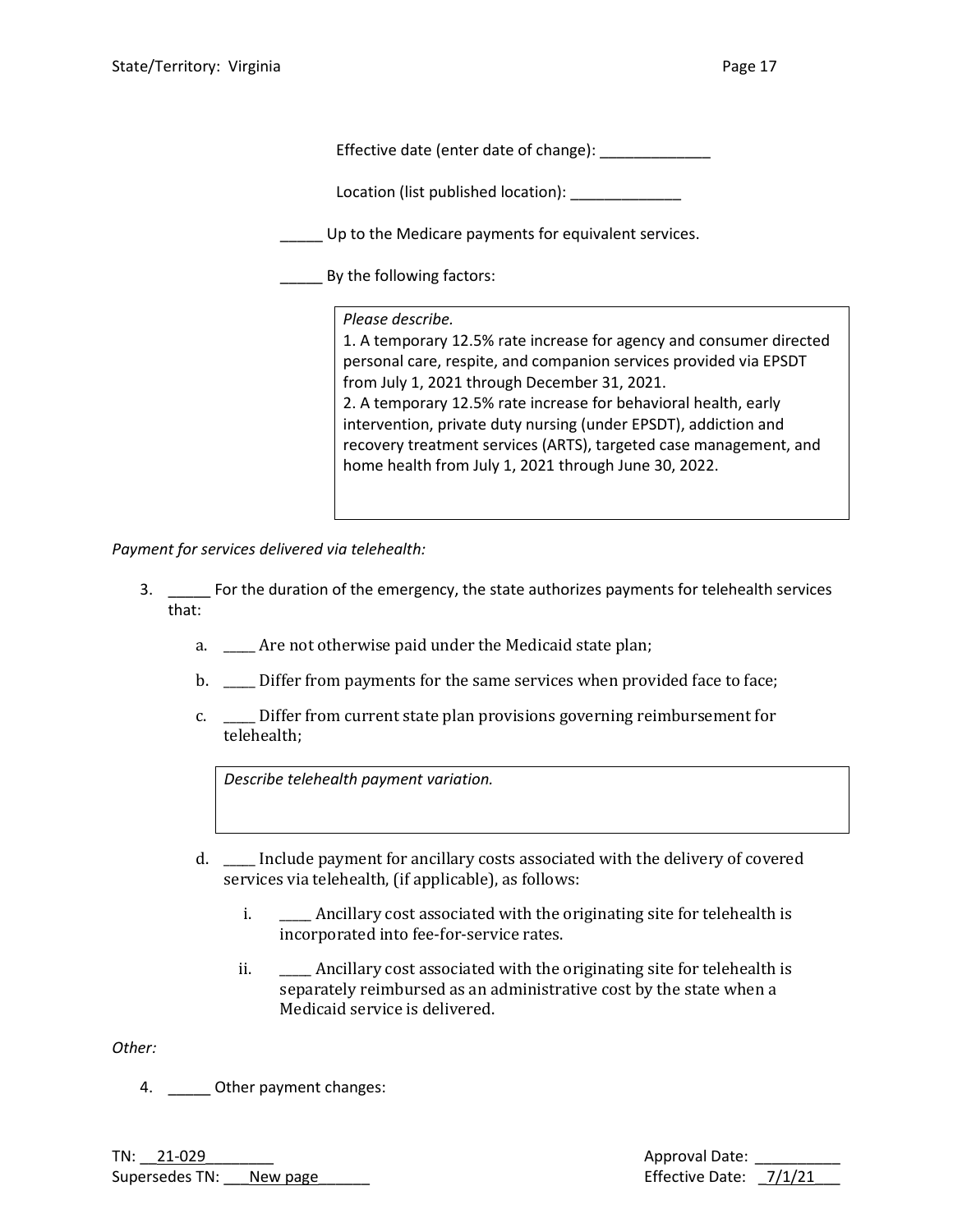*Please describe.*

### **Section F – Post-Eligibility Treatment of Income**

- 1. \_\_\_\_\_ The state elects to modify the basic personal needs allowance for institutionalized individuals. The basic personal needs allowance is equal to one of the following amounts:
	- a. The individual's total income
	- b.  $300$  percent of the SSI federal benefit rate
	- c. \_\_\_\_\_ Other reasonable amount: \_\_\_\_\_\_\_\_\_\_\_\_\_\_\_\_\_
- 2. \_\_\_\_\_ The state elects a new variance to the basic personal needs allowance. (Note: Election of this option is not dependent on a state electing the option described the option in F.1. above.)

The state protects amounts exceeding the basic personal needs allowance for individuals who have the following greater personal needs:

*Please describe the group or groups of individuals with greater needs and the amount(s) protected for each group or groups.* 

## **Section G – Other Policies and Procedures Differing from Approved Medicaid State Plan /Additional Information**

### **PRA Disclosure Statement**

According to the Paperwork Reduction Act of 1995, no persons are required to respond to a collection of information unless it displays a valid OMB control number. The valid OMB control number for this information collection is 0938-1148 (Expires 03/31/2021). The time required to complete this information collection is estimated to average 1 to 2 hours per response, including the time to review instructions, search existing data resources, gather the data needed, and complete and review the information collection. Your response is required to receive a waiver under Section 1135 of the Social Security Act. All responses are public and will be made available on the CMS web site. If you have comments concerning the accuracy of the time estimate(s) or suggestions for improving this form, please write to: CMS, 7500 Security Boulevard, Attn: PRA Reports Clearance Officer, Mail Stop C4-26-05, Baltimore, Maryland 21244-1850. \*\*\*CMS Disclosure\*\*\* Please do not send applications, claims,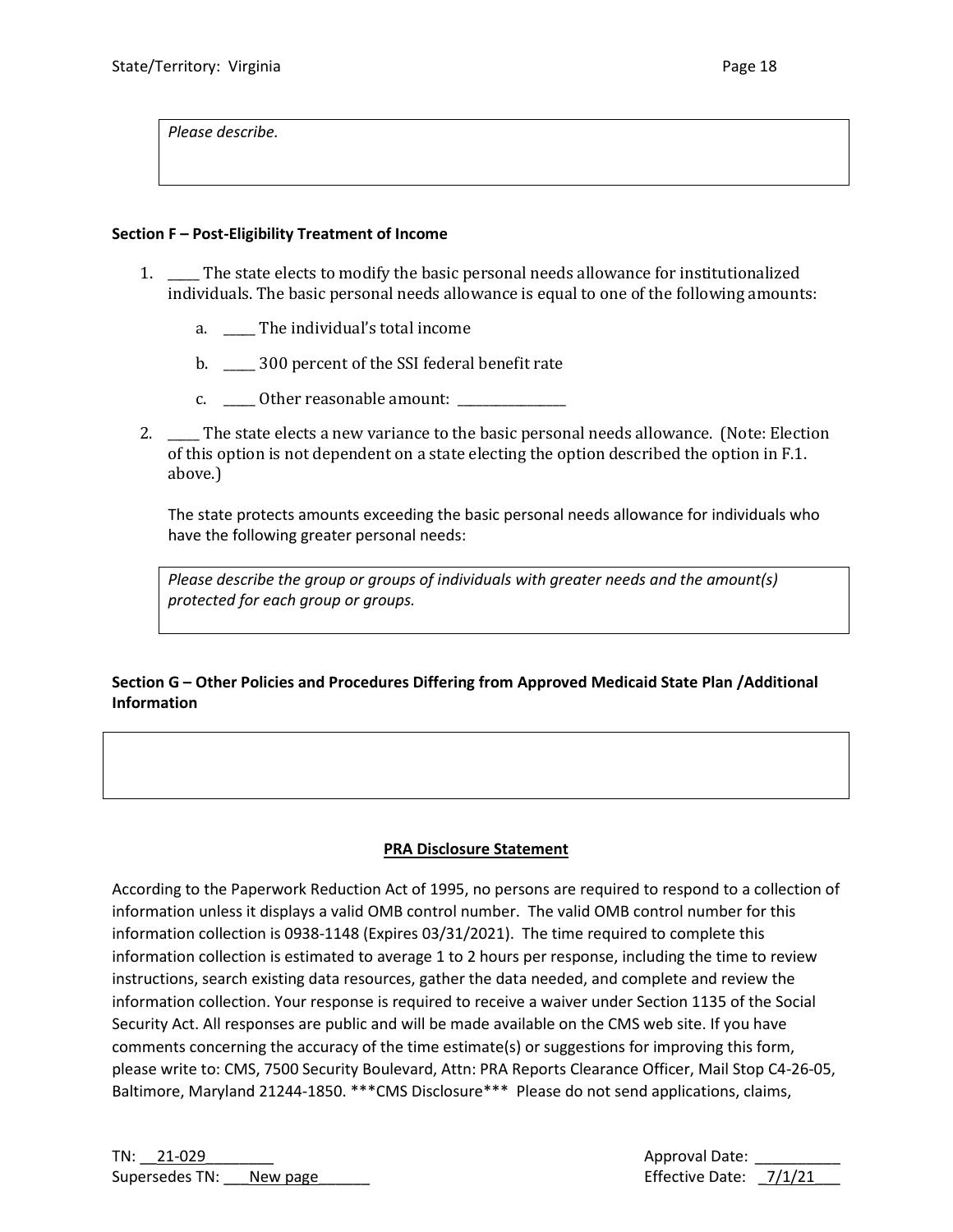payments, medical records or any documents containing sensitive information to the PRA Reports Clearance Office. Please note that any correspondence not pertaining to the information collection burden approved under the associated OMB control number listed on this form will not be reviewed, forwarded, or retained. If you have questions or concerns regarding where to submit your documents, please contact the Centers for Medicaid & CHIP Services at 410-786-3870.